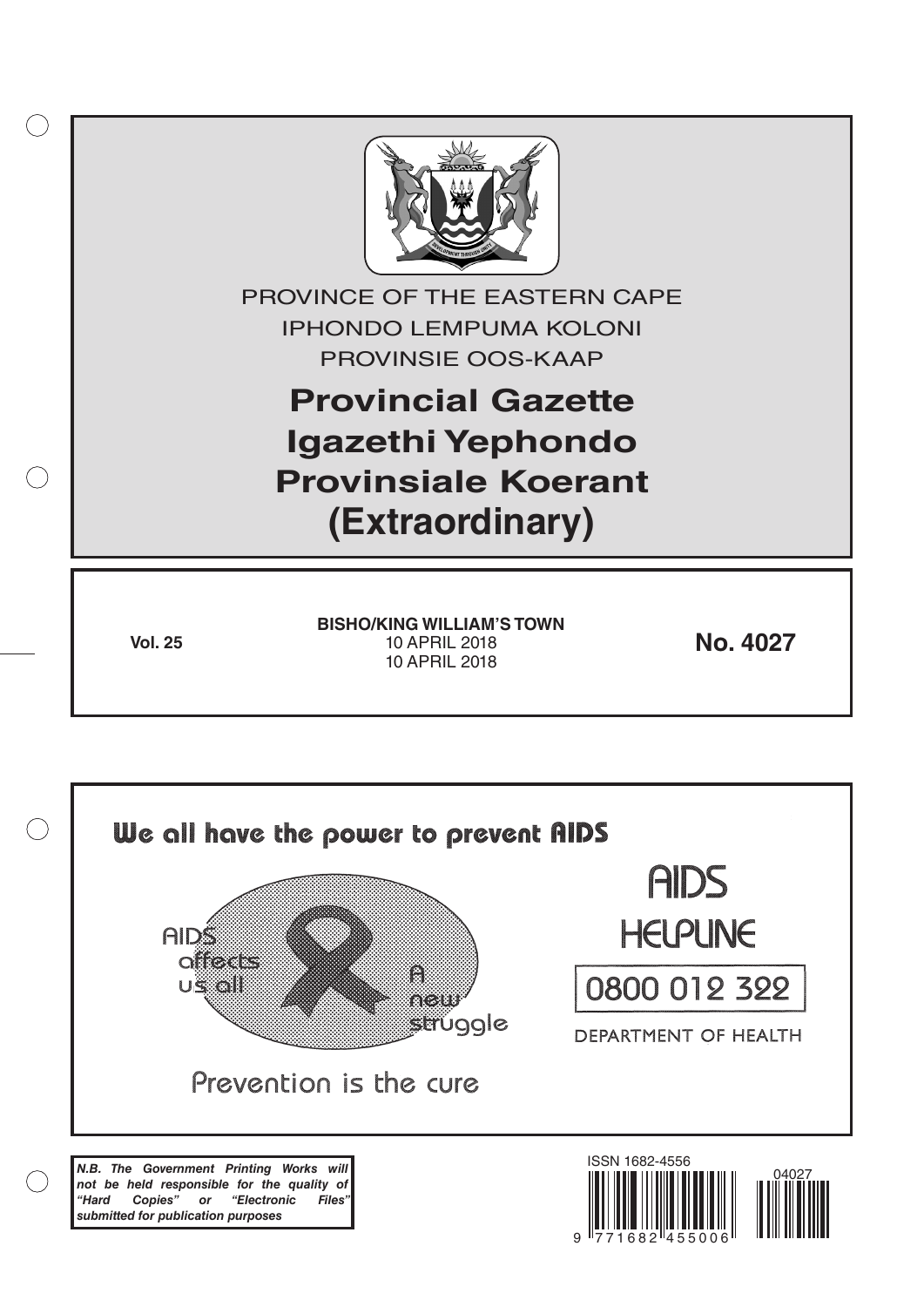# **IMPORTANT NOTICE:**

**The GovernmenT PrinTinG Works Will noT be held resPonsible for any errors ThaT miGhT occur due To The submission of incomPleTe / incorrecT / illeGible coPy.**

**no fuTure queries Will be handled in connecTion WiTh The above.**

### **CONTENTS**

|    |                                                                                                                                                                                                                                    | Gazette<br>No. | Page<br>No. |
|----|------------------------------------------------------------------------------------------------------------------------------------------------------------------------------------------------------------------------------------|----------------|-------------|
|    | <b>PROVINCIAL NOTICES • PROVINSIALE KENNISGEWINGS</b>                                                                                                                                                                              |                |             |
| 68 | Gambling and Betting Act, 1997 (Act No. 5 of 1997) (Eastern Cape) (as amended): Notice of Lodgement of<br>applications for transfer of licence to another person and Removal of Business to other premises in terms of<br>the Act. | 4027           |             |

This gazette is also available free online at **www.gpwonline.co.za**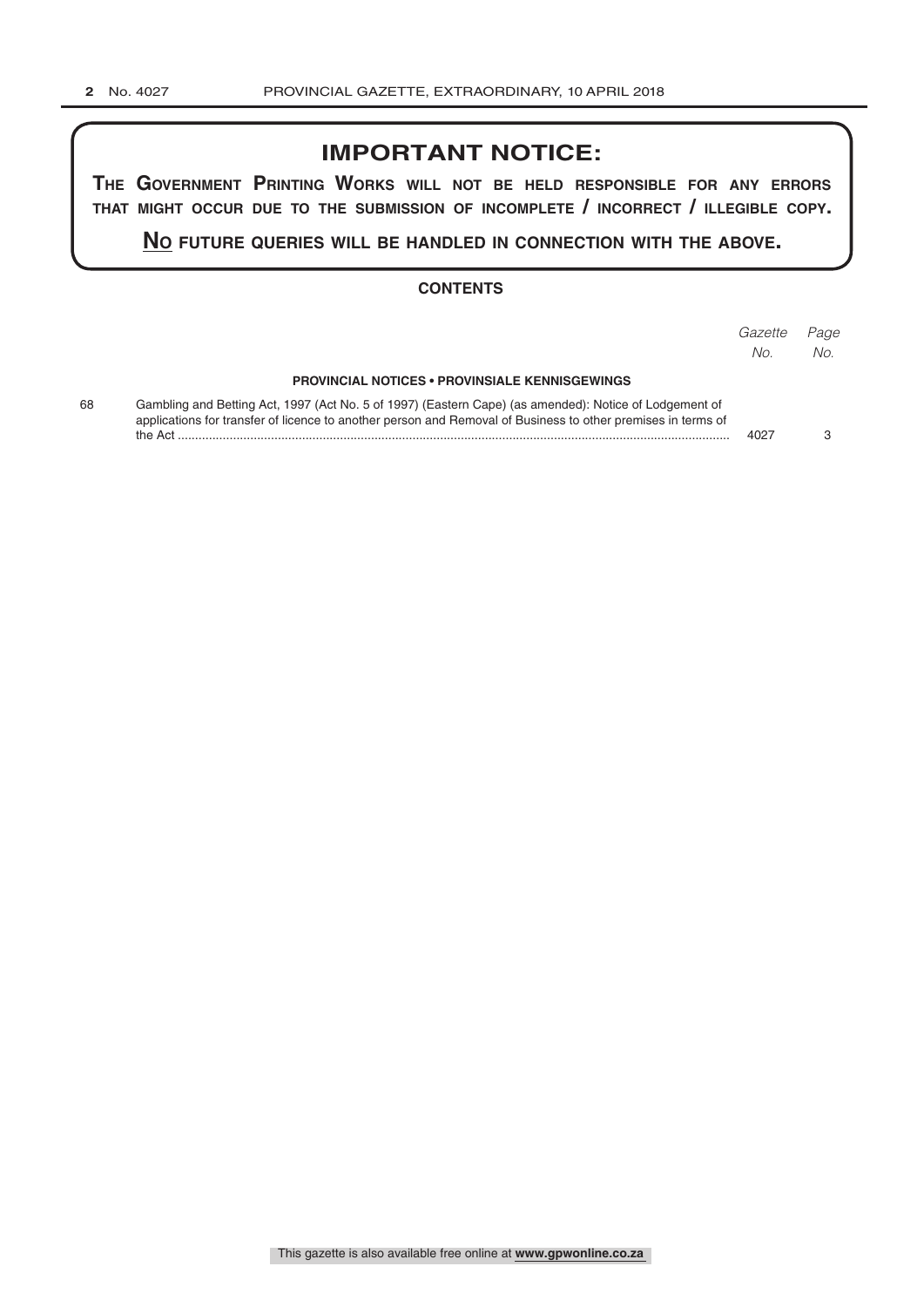# Provincial Notices • Provinsiale Kennisgewings

# **PROVINCIAL NOTICE 68 OF 2018**



# **NOTICE OF LODGEMENT OF APPLICATIONS FOR TRANSFER OF LICENCE TO ANOTHER PERSON AND REMOVAL OF BUSINESS TO OTHER PREMISES IN TERMS OF THE GAMBLING AND BETTING ACT, 1997 (ACT NO. 5 OF 1997) (EASTERN CAPE) (as amended)**

**NOTICE IS HEREBY GIVEN** that various applications for transfer of license to another person and removal of Business to other premises in terms of sections 36 and 37 of the Gambling and Betting Act, 1997 (Act No. 5 of 1997) (Eastern Cape) (as amended), particulars of which are set out in the schedules hereunder, have been lodged with the Eastern Cape Gambling and Betting Board.

The applications may be inspected by any person at the offices of the Eastern Cape Gambling and Betting Board, ECGBB Building, Quenera Park, Quenera Drive, Beacon Bay, East London and at the respective Municipalities within which the premises are located as shown in the schedules hereunder.

Any objections, petitions or representations shall be lodged with the Chief Executive Officer of the Board within one (1) month of the date of this notice, commencing on **09 April 2018 until 08 May 2018.**

All objections and comments shall specify: the application to which the objection or comment relates; the grounds on which the objection is founded; in the case of comment; full particulars or facts in substantiation thereof: the name, address, telephone and fax number of the objector or person making the comment and a statement whether the objector or person making the comment wishes to make oral representations when the application is heard.

A person lodging representations may show cause why the Board may determine that his or her identity should not be divulged.

The under-mentioned figures used in brackets in Schedules have the following meanings:

- (1) = The name and address of the applicant;
- (2) = If the applicant is a company or other corporate body, the names of all persons who have a financial or other interest of 5% or more in the applicant;
- (3) = In the case of a company the initials and surnames of all directors of the company;
- (4) = The type of application applied for; and
- (5) = The address of the premises from which the applicant intends to operate from.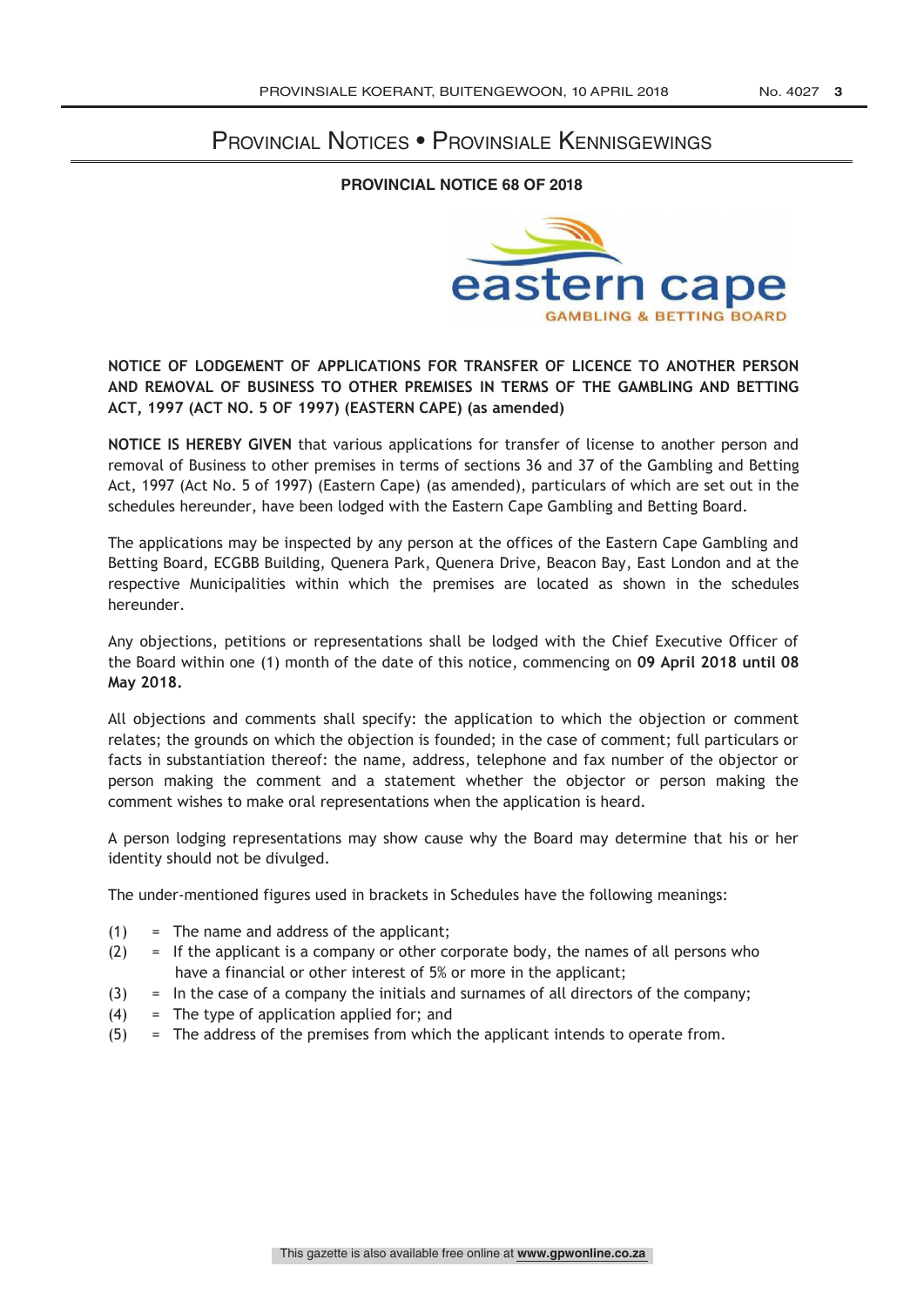#### **SCHEDULE A – TRANSFER OF LICENCE TO ANOTHER PERSON**

# **A1**

- (1) Main Acts Production CC (2011/081643/23) t/a Vegas Sports Bar, Shop 21, Stanford Square, 45 Cottrell Street, Korsten, Port Elizabeth, Eastern Cape.
- (2) Mpumelelo Patrick Mesani;
- (3) M.P Mesani;
- (4) Transfer of gambling machine site licence (6-15 machines) from Baxocol (Pty) Ltd (2012/118692/07); and
- (5) Shop 21, Stanford Square, 45 Cottrell Street, Korsten, Port Elizabeth, Eastern Cape.

# **A2**

- (1) Lucky Bet (Pty) Ltd (2012/016010/07) t/a Soccer Shop, Shop 4, Laphumilanga Shopping Complex, Cnr Saul Drive & Sandile Road, Opposite Highway Taxi Rank, Mdantsane, Eastern Cape.
- (2) Lance Martin Michael, Paul Attieh, Donovan Milo and Malusi Ngona;
- (3) L.M Michael, D Milo, P Attieh and M Ngona;
- (4) Transfer of gambling machine site licence (6-15 machines) from Arvocraft (Pty) Ltd (2012/112914/07); and
- (5) Shop 4, Laphumilanga Shopping Complex, Cnr Saul Drive & Sandile Road, Opposite Highway Taxi Rank, Mdantsane, Eastern Cape.

# **SCHEDULE B – REMOVAL OF BUSINESS TO OTHER PREMISES**

**B1**

`

- (1) Baxocol (Pty) Ltd (2012/118692/07) t/a Bingo Royale Cleary Park, Shop 93, Cleary Park Shopping Centre, Cnr Stanford and Norman Middleton Roads, Bethelsdorp, Port Elizabeth, Eastern Cape;
- (2) Yolande Carmen Manuel, Gregory Scott Sutherland, Elwyn David Winter, Mkhalehlwa Mazibuko, Goldrush Group (Pty) Ltd (2009/013264/07), Boss Gaming and Entertainment (Pty) Ltd (2011/137158/07), Vargacop (Pty) Ltd (2012/096349/07) and Boss Gaming and Entertainment EC (Pty) Ltd (2012/120466/07);
- (3) Y.C Manuel, G.S Sutherland, E.D Winter and M Mazibuko;
- (4) Removal of business to other premises; and
- (5) From Shop 93, Cleary Park Shopping Centre, Cnr Stanford and Norman Middleton Roads, Bethelsdorp, Port Elizabeth to Shop 21, Stanford Square, 45 Cottrell Street, Korsten, Port Elizabeth, Eastern Cape.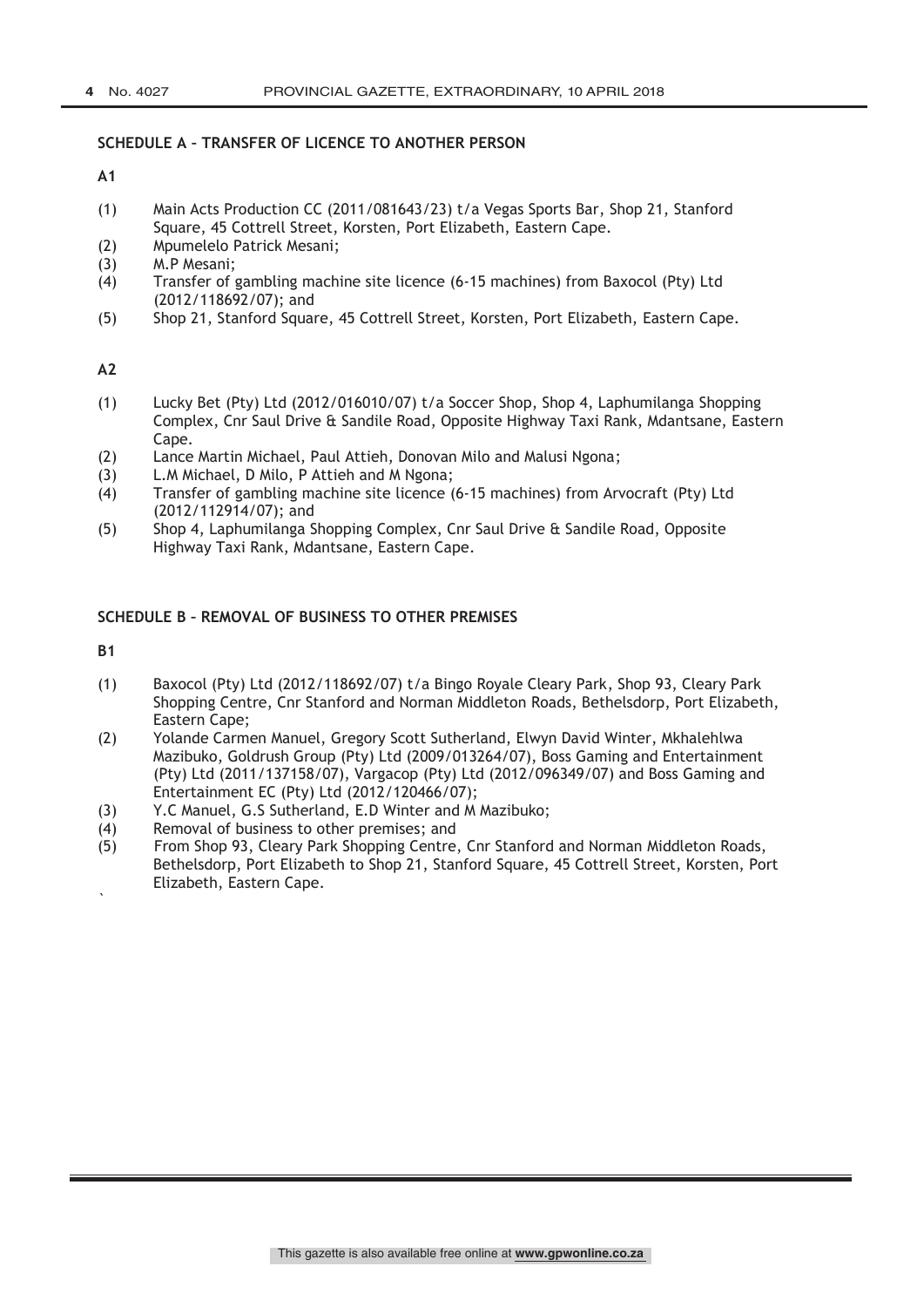# **B2**

- (1) Arvocraft (Pty) Ltd (2012/112914/07) t/a Bingo Royale Buffalo City CBD, Owethu House, 27 Terminus Street, East London, Eastern Cape;
- (2) Yolande Carmen Manuel, Gregory Scott Sutherland and Elwyn David Winter, Mkhalehlwa Mazibuko, Goldrush Group (Pty) Ltd (2009/013264/07), Boss Gaming and Entertainment (Pty) Ltd (2011/137158/07), Vargacop (Pty) Ltd (2012/096349/07) and Boss Gaming and Entertainment EC (Pty) Ltd (2012/120466/07);
- (3) Y.C Manuel; G.S Sutherland, E.D Winter and M Mazibuko;
- (4) Removal of business to other premises; and
- (5) From Owethu House, 27 Terminus Street, East London to Shop 4, Laphumilanga Shopping Complex, Cnr Saul Drive & Sandile Road, Opposite Highway Taxi Rank, Mdantsane, Eastern Cape.

**B3**

- (1) Marshalls World of Sport Eastern Cape (Pty) Ltd (1998/023845/07) t/a Marshalls World of Sport, Shop No. 11, Njoli Square Shopping Centre, Corner Njoli and Make Streets, Port Elizabeth, Eastern Cape;
- (2) Jeremy Andrew Marshall, Thembinkosi Matseke and Alfred Anthony Da Costa (pending consideration by the Board of the application of the acquisition of interest by Alfred Anthony Da Costa);
- (3) J.A Marshall, T Matseke and A.A Da Costa;
- (4) Removal of business to other premises; and
- (5) From Shop No. 11, Njoli Square Shopping Centre, Corner Njoli and Make Streets, Port Elizabeth to Shop No. 8, Njoli Square Shopping Centre, Corner Njoli and Make Streets, Port Elizabeth, Eastern Cape;

**RM Zwane Chief Executive Officer Eastern Cape Gambling and Betting Board ECGBB Building, Quenera Park, Quenera Drive Beacon Bay East London 5241**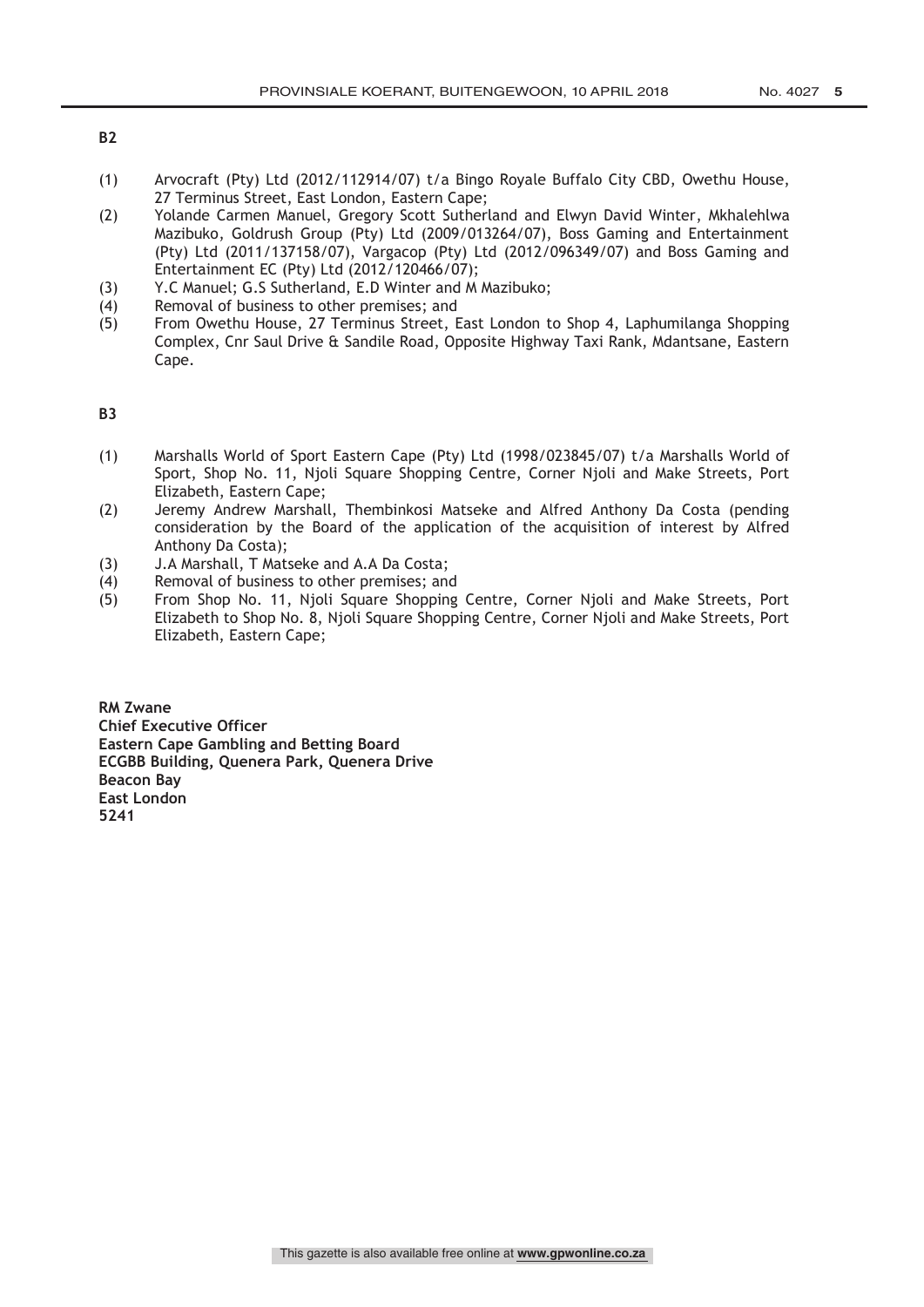This gazette is also available free online at **www.gpwonline.co.za**